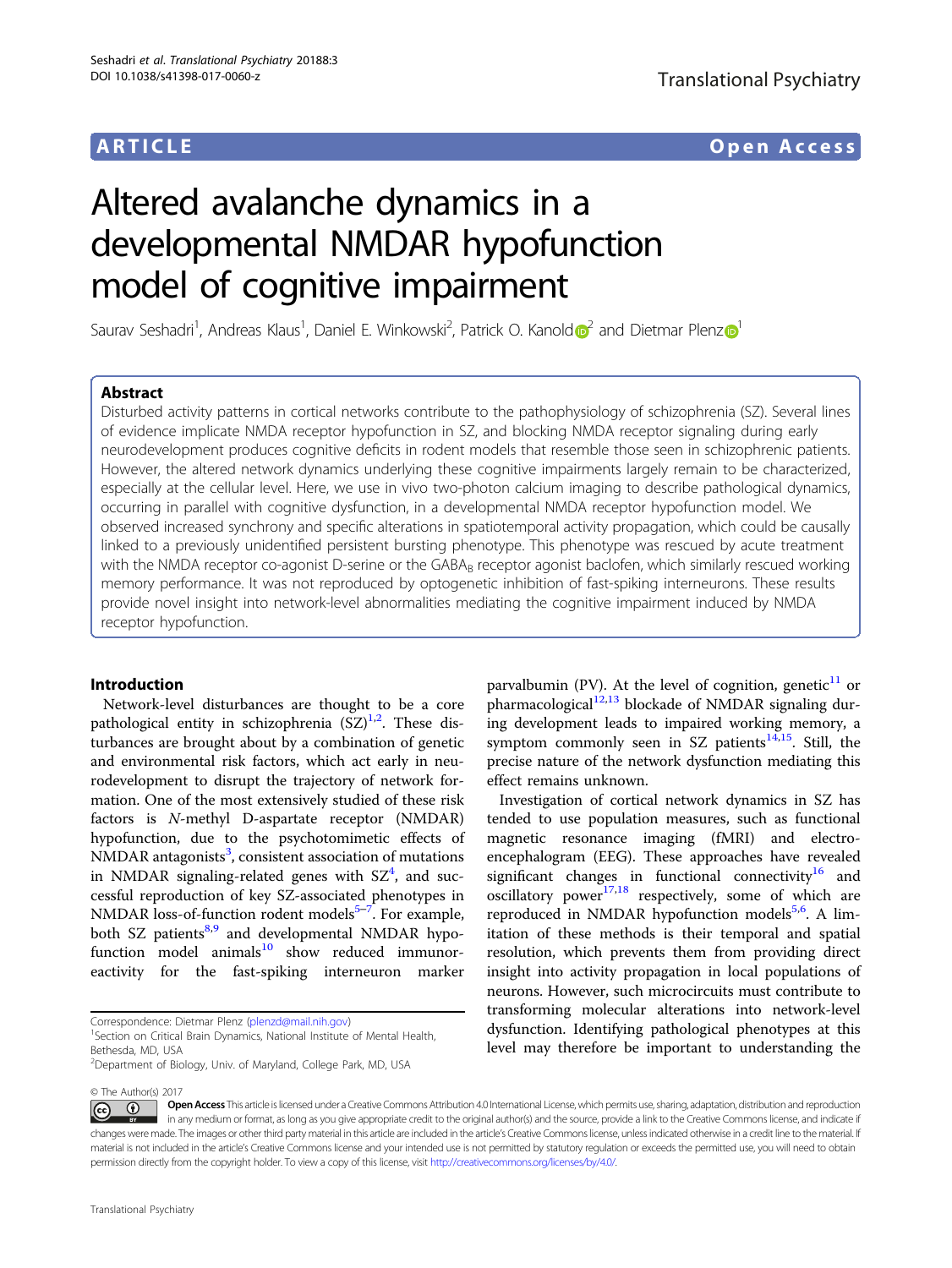role of NMDAR signaling in cortical development and functioning, which may in turn relate to disease. Recording activity with cellular resolution, using 2-photon imaging (2PI) of calcium indicators, is one way to fill in this gap in understanding, and has been applied recently to an adult NMDAR hypofunction model<sup>[19](#page-10-0)</sup>. While this study advances our understanding of the altered network dynamics caused by NMDAR antagonism, our work is distinguished by several factors: first, we use a neurodevelopment-specific intervention, which may more accurately reproduce the etiology of cognitive impairment observed in  $SZ^{20}$ ; second, we use pharmacological rescue and behavioral validation to establish a link between dynamic phenotypes and cognitive impairment; and third, our analysis provides distinct, complementary insights by focusing on temporal propagation of neuronal activity rather than synchronous co-activation of neuronal ensembles. In the present study, we extend the 2PI approach to a validated developmental model of cognitive impairment<sup>3</sup>, and use theoretically motivated analyses to characterize and quantify dysfunctional higher-order interactions.

Over the past decade, the theory of criticality has gained support as a conceptual framework to describe the spatiotemporal organization of activity in cortex $2^{1,22}$ . This theory predicts that cortical networks reside near a critical point, at which excitation and inhibition are balanced and spontaneous cortical activity takes the form of 'neuronal avalanches' (cascades of propagating activity governed by power laws<sup>23</sup>). Several aspects of network functioning are maximized by avalanche dynamics<sup>24–26</sup>, suggesting that they may contribute to cognitive functioning. Previous work from our group, showing that neuronal avalanches are altered by pharmacological manipulation of excitatory/inhibitory balance and dopaminergic signaling $27,28$ (both of which affect working memory performance<sup>[29,30](#page-10-0)</sup> and SZ pathophysiology<sup>[1](#page-10-0)</sup>), led us to believe that avalanche dynamics may be a sensitive readout for changes in network dynamics associated with cognitive impairment. Importantly, avalanches have been recorded in a range of neural systems [from rats<sup>[27,31](#page-10-0)</sup> to non-human primates<sup>[32](#page-10-0)</sup> and humans $^{33-37}$  $^{33-37}$  $^{33-37}$  $^{33-37}$  $^{33-37}$  using a range of techniques (2PI $^{31}$ , local field potential<sup>27,32</sup>, magnetoencephalogram<sup>34,38</sup>, fMRI<sup>35,36</sup>, ECoG, and EEG<sup>[37](#page-10-0)[,39](#page-11-0)</sup>)], suggesting potential for translation.

In the present study, we report significantly altered neuronal avalanches in a rodent model of cognitive impairment. This novel dynamic phenotype is induced by neurodevelopmental NMDAR antagonism, and is characterized by an inability to temporally restrict activity propagation within an avalanche.

Female Sprague-Dawley rats (Taconic) were used for all drug treatment experiments. Female transgenic PV-Cre

#### Methods

#### Rodents

rats with Long-Evans background (NIDA IRP Transgenic Rat Project) were used for optogenetic experiments. Rats were 4-6 weeks old at the time of imaging or behavioral testing. All procedures were conducted in accordance with the institutional Animal Care and Use Committee. N for behavioral data was as follows: SAL group, 13 rats; PCP group, 6 rats;  $SAL + D$ -serine group, 5 rats;  $PCP +$ D-serine group, 6 rats. N for pharmacological treatment imaging data was as follows: SAL group, 15 movies from 5 rats; PCP group, 15 movies from 5 rats;  $SAL + D$ -serine group, 12 movies from 4 rats;  $PCP + D$ -serine group, 15 movies from 4 rats, PCP group 2 (baclofen treated), 12 movies from 4 rats,  $PCP +$  baclofen group, 12 movies from 4 rats. N for optogenetic stimulation imaging data in PV-Cre rats was as follows: Control (Ctrl) group, 20 movies from 7 rats; LED stimulation, 20 movies from 7 rats. Sample sizes (4–6 animals per group) were chosen based on similar studies<sup>[19](#page-10-0)</sup> without biasing for expected effect sizes, in order to obtain statistical significance without overpowering analysis to detect negligibly small effects.

#### Drug treatment

Phencyclidine obtained from the NIH Veterinary Pharmacy was freshly dissolved in sterile saline to a final concentration of 5 mg/ml, filtered with a Millex-GV 0.22 µm PVDF membrane (Millipore), and administered to P7, P9, and P11 pups subcutaneously at 2 ml/kg (final dosage, 10 mg/kg). Littermates were randomly assigned to PCP or SAL treatment groups at P7. D-serine (Sigma) was dissolved in sterile saline to a final concentration of 200 mg/ ml, filtered with a Millex-GV 0.22 µm PVDF membrane (Millipore), and administered to P35-42 rats intraperitoneally at 4 ml/kg (final dosage, 800 mg/kg). Behavioral testing or 2PI was conducted 30–60 min after D-serine injection. Baclofen (Sigma) was dissolved in sterile saline to a final concentration of 2.5 mg/ml, filtered with a Millex-GV 0.22 µm PVDF membrane (Millipore), and administered to P35-42 rats intraperitoneally at 2 ml/kg (final dosage, 5 mg/kg), 15 min before 2PI. Drug dosages were determined based on previous studies<sup>[7,](#page-10-0)40,41</sup>.

#### Viral gene expression

YC2.60 was subcloned from  $pRSET_B$  (see ref. [42](#page-11-0)) to pAAV-CaMKII (see ref. [43](#page-11-0)) using restriction enzymes BamHI and EcoRI (New England Biolabs). High-titer virus  $(1.3 \times 10^{13}$  virus molecules/ml) was prepared by the UNC Vector Core. For inhibitory opsin expression, AAV-EF1a-DIO-eNpHR3.0-mCherry was obtained from the UNC Vector Core. Rats at P14-P19 were anesthetized, immobilized in a stereotaxic frame, and injected via a 34 G needle (Hamilton) with  $2 \mu l$  of virus (1:1 ratio when injecting multiple viruses) at a depth of 250 µm in M1. Animals were given subcutaneous antibiotic (Baytril, 0.227%) and analgesic (Ketoprofen, 5 mg/kg)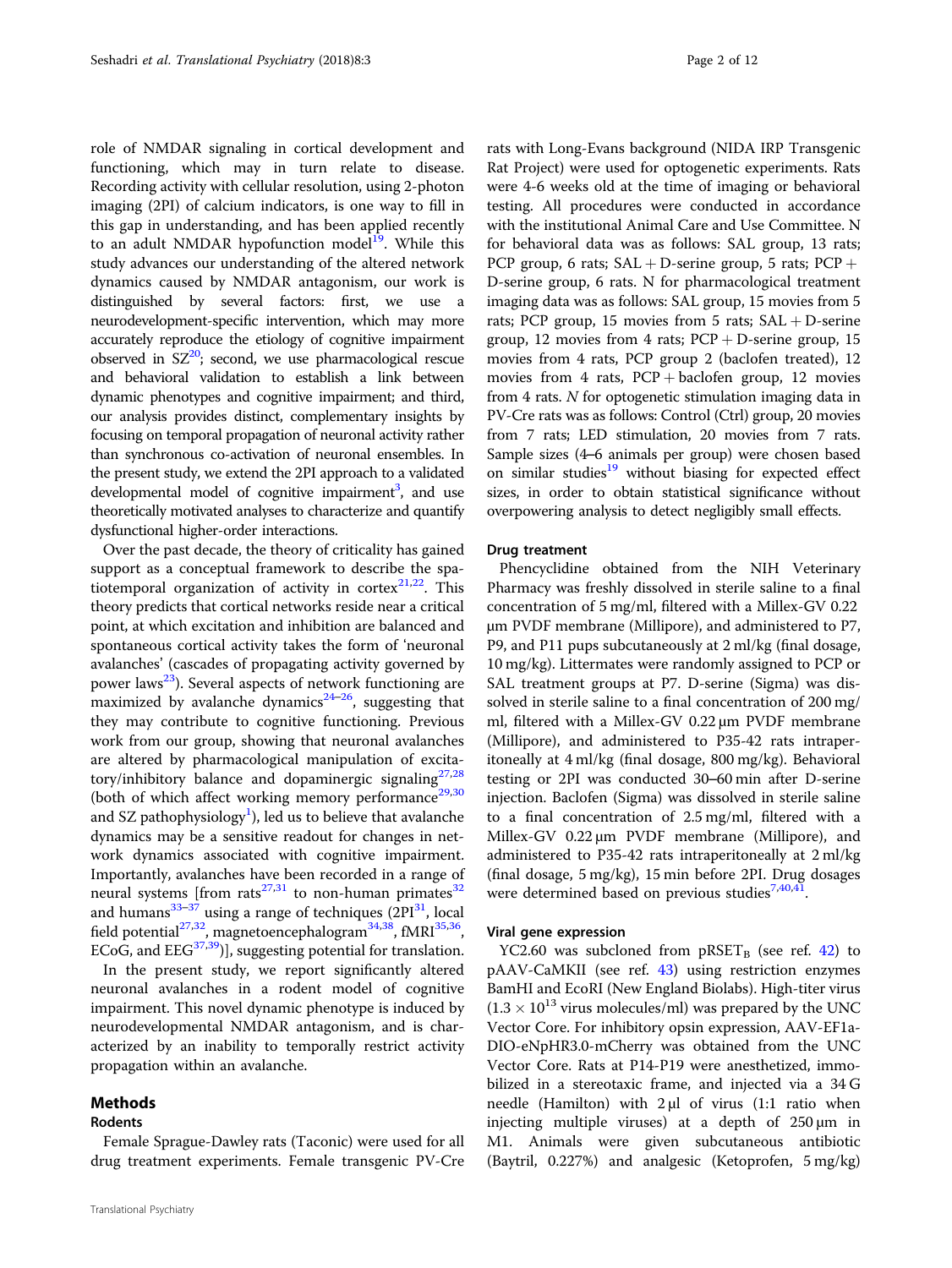postoperatively. Imaging was performed at least 2 weeks after surgery to allow for recovery and YC2.60 or opsin expression.

#### Acute in vivo 2-photon imaging

Cranial window implantation was carried out as previously described $31$ . Briefly, P35-42 rats were anesthetized, immobilized in a stereotaxic frame, and an oval window was drilled into the skull, followed by removal of the dura, application of low-melting point agarose (Invitrogen), and fixation of a glass coverslip using dental cement (Dentsply). A custom-made head bar was attached to the contralateral skull surface using Metabond (Parkell). Animals were allowed to recover for at least 3 h following surgery before imaging with a Bergamo series 2-photon microscope (Thorlabs). For imaging, rodents were lightly anesthetized (1% isoflurane), wrapped in a homeothermic blanket (Harvard Apparatus), and head-fixed under a 20x objective (Olympus). Coarse focusing to find cells was done using LED excitation to minimize photodamage to the cortex. For recording, Ti:Sapphire laser (Coherent) excitation at 830 nm was used to image a  $557 \times 557 \,\mathrm{\mu m}^2$ field at  $512 \times 512$  resolution and 15 frames per second for 5000 frames per movie. Raw data in the CFP and YFP channels was acquired by two GaASP photomultipliers (Thorlabs) separated by a dichroic filter (refl. band  $=$ 470–490 nm, trans. band  $=$  508–675 nm). For optogenetic stimulation, a fiber optic light guide (Prizmatix) was positioned next to the objective and directed into the window to shine 590 nm light, produced by an LED driver (Doric Lenses), onto the cortex. LED power delivered using a 200  $\mu$ m optical fiber was measured to be 50  $\mu$ W at the cortical surface, corresponding to a power of 1.6 mW/ mm<sup>2</sup>, which is sufficient to activate halorhodopsin<sup>[44](#page-11-0)</sup>. Recording was carried out by an experimenter who was not blind to treatment condition.

#### Novel object recognition test

Prior to behavioral testing, rats were handled and allowed 20 min of group habituation to the testing enclosure (40 cm  $\times$  40 cm) daily for 3 days. Testing was done in a well-insulated room with dimmed lights. On the day of testing, rats were allowed 7 min individual habituation, followed by 5 min exposure to familiar/familiar objects, 3 min removal to home cage, and 5 min exposure to novel/duplicate familiar objects. For rats tested a second time after D-serine treatment, a different set of objects was used. Tests were recorded using an overhead mounted digital camera (Thorlabs) and scored manually by an observer blind to treatment condition.

#### Immunohistochemistry

PV-cre rats injected with AAV were transcardially perfused with ice-cold phosphate buffered saline (PBS)

followed by paraformaldehyde (4% in PBS). Brains were extracted and cryoprotected in 20% then 30% sucrose before embedding in Tissue-Tek (Sakura) and sectioning with a cryostat (Leica) to obtain 30 µm thick, slide-mounted coronal sections. Sections were blocked and permeabilized for 1 h in blocking buffer (PBS with 2% normal donkey serum, 0.1% Triton X-100, and 0.01% sodium azide). Antibodies were diluted in blocking buffer and applied as follows: primary, overnight at 4°C, secondary, 2 h at room temperature. Stained slides were mounted with ProLong Antifade reagent (Invitrogen). The following antibodies and dilutions were used: rabbit anti-GFP (Millipore AB3080, 1:1000), mouse anti-Parvalbumin, (Millipore MAB1572, 1:1000), Alexa Fluor 488 goat anti-rabbit (Invitrogen, 1:400), Alexa Fluor 568 goat anti-mouse (Invitrogen, 1:400). DAPI (Roche Applied Sciences) stain was applied during post-secondary antibody wash steps following the manufacturer's instructions. Sections were imaged using a confocal microscope (Zeiss) with identical acquisition parameters. Fluorescent intensity in unadjusted individual channels was quantified using Photoshop (Adobe).

#### Data analysis

Ring-shaped ROIs were identified as previously described<sup>24,45</sup>. Deconvolution of  $\Delta F/F$  traces obtained from these ROIs was performed using an established algorithm $31,46$  $31,46$  to give a spike rate estimate ʎ for each frame. Pairwise crosscorrelation was computed using zero-lag correlation, and event synchronization was calculated as described previously<sup>47</sup>. Both were shuffle-corrected<sup>48</sup> using temporally shuffled data with rate and inter-spike interval preserved $31$ . Cluster, i.e. neuronal avalanche, analysis was performed as previously described<sup>23,31</sup>. In short, for each frame, ROIs with activity above a minimal spike rate  $\Lambda$  were identified. Then ROIs in successive frames with at least one ROI active were combined into a spatiotemporal cluster to quantify cluster sizes and durations (cf. Fig. [2](#page-5-0)a) and cluster size distribution. To quantify the temporal expansion or contraction of activity over time within a cluster, we used the so-called branching parameter (ref. [25](#page-10-0)), which was calculated by dividing the total  $\Lambda$  or number of active ROIs following the first frame in a cluster by the total  $\Lambda$  or number of ROIs in that first frame. For behavior, object preference ratios were calculated by dividing the time spent exploring the object by the total exploration time.

#### Code availability

All data analysis was carried out using custom code in Matlab (Mathworks). Matlab code is available upon request by contacting saurav.seshadri@gmail.com.

#### **Statistics**

Individual group data was tested for normality using the Shapiro–Wilk test. Pairwise comparisons were then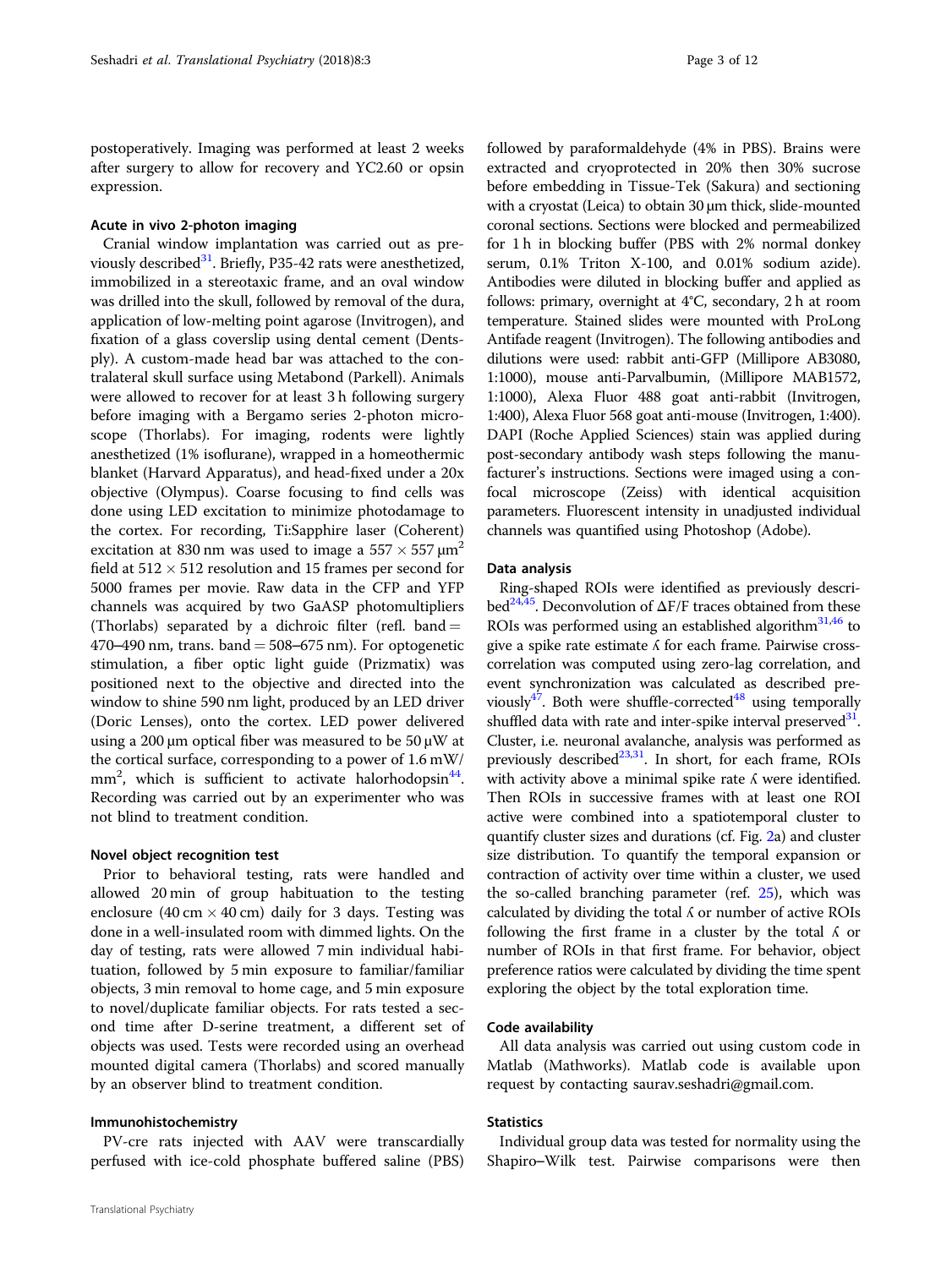conducted between relevant groups using Student's twotailed t-test with Welch's correction, unless the above test was significant, in which case the non-parametric Wilcoxon's rank-sum test was used. Paired tests (paired t-test or Wilcoxon's sign-rank test) were used when appropriate, i.e. when comparing pre- and post-drug treatment samples from the same rat, or Cont. and LED conditions for the same imaging field. Comparison of more than two independent groups was carried out using one-way ANOVA followed by Tukey's test, unless at least one group was not normally distributed, in which case Kruskal-Wallis test was used. All statistical tests were done in Matlab (Mathworks).

#### Results

#### Cognitive impairment and first-order dynamics in the neonatal PCP model

The neonatal phencyclidine (PCP, an NMDAR antagonist) model is based on the NMDAR hypofunction theory of  $SZ^3$ , and reproduces several phenotypes observed in SZ patients, ranging from neuroanatomical to behavioral $7,10$ . Importantly, key neuroanatomical deficits are seen in the medial prefrontal cortex as well as  $M1^{10}$  $M1^{10}$  $M1^{10}$ , suggesting that M1, which is accessible by minimally invasive 2PI, may show similar dynamic deficits to areas subserving working memory $49$ . The main advantage of this model over acute or subchronic PCP models is its resemblance to the human disease course of SZ, in which insults during neurodevelopment produce disease onset at adoles $cence<sup>20</sup>$ . As a rescue paradigm, we used D-serine, an NMDAR co-agonist that has been shown to improve cognitive symptoms in SZ patients $^{50}$  $^{50}$  $^{50}$  and model animals $^7\!$  $^7\!$  $^7\!$ .

Rats were administered PCP during early neurodevelopment, and underwent 2PI or behavioral testing at adolescence (Fig. [1a](#page-4-0)). We confirmed cognitive impairment in these rats using the novel object recognition test (NORT) of visual working memory. PCP-treated animals showed reduced preference for exploration of a novel object, compared to saline (SAL)-treated littermates (Fig. [1b](#page-4-0), SAL,  $3.10 \pm 0.50$ , PCP,  $1.15 \pm 0.15$ ,  $P = 0.002$ ). This deficit was rescued by acute D-serine treatment (Fig. [1b](#page-4-0), PCP + D-serine,  $3.09 \pm 0.68$ , PCP + D-serine vs. SAL,  $P = 0.701$ , PCP + D-serine vs. PCP,  $P = 0.031$ ). Exploration of identical objects during the familiarization phase, as well as total exploration time, were not significantly different between groups (Fig. [1](#page-4-0)b, ratio, SAL vs. PCP,  $P = 0.971$ , PCP vs. PCP + D-serine,  $P = 0.742$ ; time, Supplementary Fig. 1a). These results support the validity of this model for schizophrenia-associated cognitive dysfunction.

To study activity dynamics in local populations of pyramidal neurons, we performed in vivo 2PI of the genetically encoded calcium indicator (GECI) YC2.60 (see ref. [42](#page-11-0)). Injection of AAV expressing YC2.60 under the control of the pyramidal neuron-specific CaMKII promoter in juvenile rats (Fig. [1a](#page-4-0)) resulted in bright expression in layer 2/3 dorsal frontal and motor cortex at adolescence (Supplementary Fig. 2a,b). Imaging was conducted under light isoflurane anesthesia (1%). Imaging fields contained  $80 \pm 16$  neurons (Supplementary Fig. 2c, d), whose pixels were grouped based on observed neuronal morphology (Fig. [1c](#page-4-0), top left). Raw fluorescence time series extracted from identified neurons were comparable between treatment groups (Supplementary Fig. 3). For each neuron and each frame, an instantaneous firing rate estimate  $\lambda$  was obtained by standard deconvolution and thresholding<sup>46,51</sup>. These  $\lambda$  time series were combined to reconstruct the local network activity for the duration of the recording, which was used for further analysis (Fig. [1](#page-4-0)c).

Observed  $\lambda$  rates were within previously reported ranges<sup>52</sup>, and we found no change in the mean  $\lambda$  rates or distributions of rates between groups [Fig. [1d](#page-4-0), plot shows average of within-movie distributions, inset, SAL vs. PCP,  $P = 0.877$ , SAL vs. PCP + D-serine,  $P = 0.237$ , PCP vs.  $PCP + D\text{-}series$ ,  $P = 0.237$  (Kolmogorov-Smirnov test), Supplementary Figs. 4a-b]. Firing was uniformly irregular across groups, with a coefficient of variation in the interspike interval greater than one (Supplementary Fig. 4c). Thus, neonatal PCP treatment did not appear to induce any changes in first-order, cell-autonomous cortical dynamics.

#### Increased pairwise cross-correlations in the neonatal PCP model

Next we studied interdependencies between neurons and asked whether neuronal pairwise cross-correlation was altered between our treatment groups. The observed values for pairwise cross-correlation were within pre-viously reported ranges<sup>[31](#page-10-0),[52](#page-11-0)</sup> (Supplementary Fig. 5a). We found a significant positive shift in cross-correlations for PCP-treated rats [Fig. [1e](#page-4-0), plot shows average of withinmovie distributions, bars are bins with  $P < 0.05$  (rank sum test) for SAL vs. PCP (red) or PCP vs.  $PCP + D$ -serine (blue); inset, SAL vs. PCP,  $P = 6.36 \times 10^{-8}$  (Kolmogorov-Smirnov test)]. This phenotype was rescued by acute treatment with D-serine [Fig. [1e](#page-4-0), vs. SAL,  $P = 0.08$ , vs. PCP,  $P = 5.59 \times 10^{-12}$  (Kolmogorov-Smirnov test)]. The increase in cross-correlation was independent of the physical distance between neurons (Supplementary Fig. 5b). This shift in pairwise correlations towards higher values, and rescue by D-serine treatment, was also visible in the non-deconvolved fluorescence data (Supplementary Fig. 5c), and we observed an identical effect in event synchronization, an alternative measure of pairwise correlation that is independent of firing rate $47$  (Supplementary Fig. 5d). Thus, neonatal PCP treatment caused increased synchrony in ongoing cortical activity that was rescued by D-serine treatment.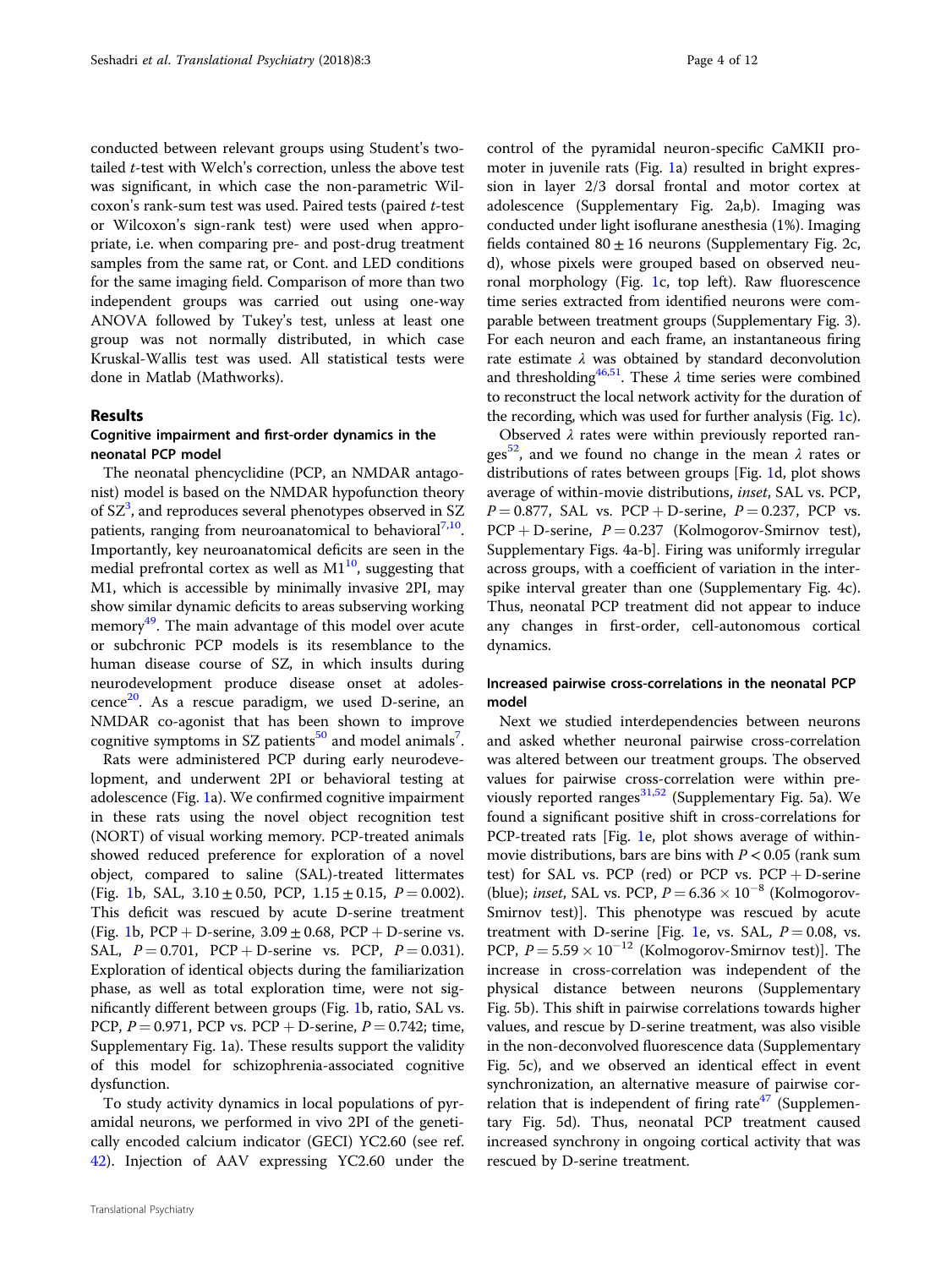<span id="page-4-0"></span>

= 10 µm. Bottom left, event-centered normalized fluorescence profile; black line, average for all events in a representative movie, grey lines, example traces. Right, representative fluorescent intensity time series and thresholded spike rate estimates (λ) for a single neuron and for all neurons in a local population. d Firing rates are not altered by PCP treatment. Distributions of λ rates for each group. Distributions were plotted for each movie per group then averaged. Inset, mean CDFs. e PCP treatment shifts pairwise cross-correlation to higher values; D-serine rescues this effect. Distributions of pairwise cross-correlations for each group. Distributions were plotted for each movie per group then averaged. Bars show bins with significant group differences (Wilcoxon's rank sum test, P < 0.05; red, SAL vs. PCP, blue, PCP vs. PCP + D-serine). Inset, mean CDFs. Error bars and shaded regions indicate s.e.m; \*, P < 0.05, \*\*, P < 0.01

#### Altered avalanche dynamics in the neonatal PCP model

Cortical dynamics are known to exhibit higher-order interactions, beyond second-order correlations $53$ , in the form of neuronal avalanches. Neuronal avalanches are an emergent form of network activity consisting of activity clusters whose probability distribution in sizes obeys a power law with an exponent of approximately -1.5 (see ref. [23](#page-10-0)). Clustering of ongoing activity in order to identify avalanches was carried out as previously described $31$ (Fig. [2a](#page-5-0)). As expected, cluster sizes appeared to follow power law probability distributions, which were destroyed by temporal shuffling (Fig. [2b](#page-5-0), top right, Supplementary Fig. 6a,b). The Kolmogorov–Smirnov (KS) distance between the observed distributions and a power law was in line with previously reported values $^{31}$  $^{31}$  $^{31}$ , and was unchanged between groups, initially suggesting that neuronal avalanche dynamics were maintained in PCP treated rats (Fig. [2c](#page-5-0),  $P = 0.217$ ; Supplementary Fig. 6c). However, when the power law exponent was estimated by fitting a power law up to the predicted cutoff in  $size^{31,54}$  $size^{31,54}$  $size^{31,54}$  $size^{31,54}$ (Fig. [2b](#page-5-0), bottom right), this exponent showed a significant decrease in PCP-treated rats (Fig. [2b](#page-5-0), left,  $2d$ , F[3,55] =

5.04,  $P = 0.004$ ; SAL,  $1.48 \pm 0.02$ , PCP,  $1.38 \pm 0.03$ ,  $P = 0.008$ ), indicating a shift towards larger cluster sizes over all scales. This effect was rescued by D-serine treatment (Fig. [2d](#page-5-0), PCP + D-serine,  $1.41 \pm 0.04$ , vs. SAL,  $P = 0.428$ , vs. PCP,  $P = 0.894$ ). Such a decrease in the exponent suggests an increase in synchrony, in line with the observed increase in pair-wise correlation. However, increased synchrony typically predicts a shift towards a bimodal size distribution<sup>23</sup>, which was not observed.

We therefore used two additional measures that specifically address temporal aspects of neuronal avalanches. Previous results and theory predict that avalanche dura-tion and size scale with a characteristic exponent<sup>[55](#page-11-0)</sup>. We found that this scaling exponent was significantly increased in PCP- compared to SAL-treated rats (Fig. [2](#page-5-0)e,  $F[3,55] = 11.48, P = 5.98 \times 10^{-6}$ ; SAL,  $1.40 \pm 0.01$ , PCP, 1.50  $\pm$  0.03,  $P = 0.002$ ; Supplementary Fig. 7), but was fully rescued by acute D-serine treatment (Fig.  $2e$  $2e$ , PCP + D-serine vs. SAL,  $P = 0.969$ , PCP + D-serine vs. PCP,  $P =$ 0.006). This indicates that clusters of all durations tend to be larger in PCP-treated rats.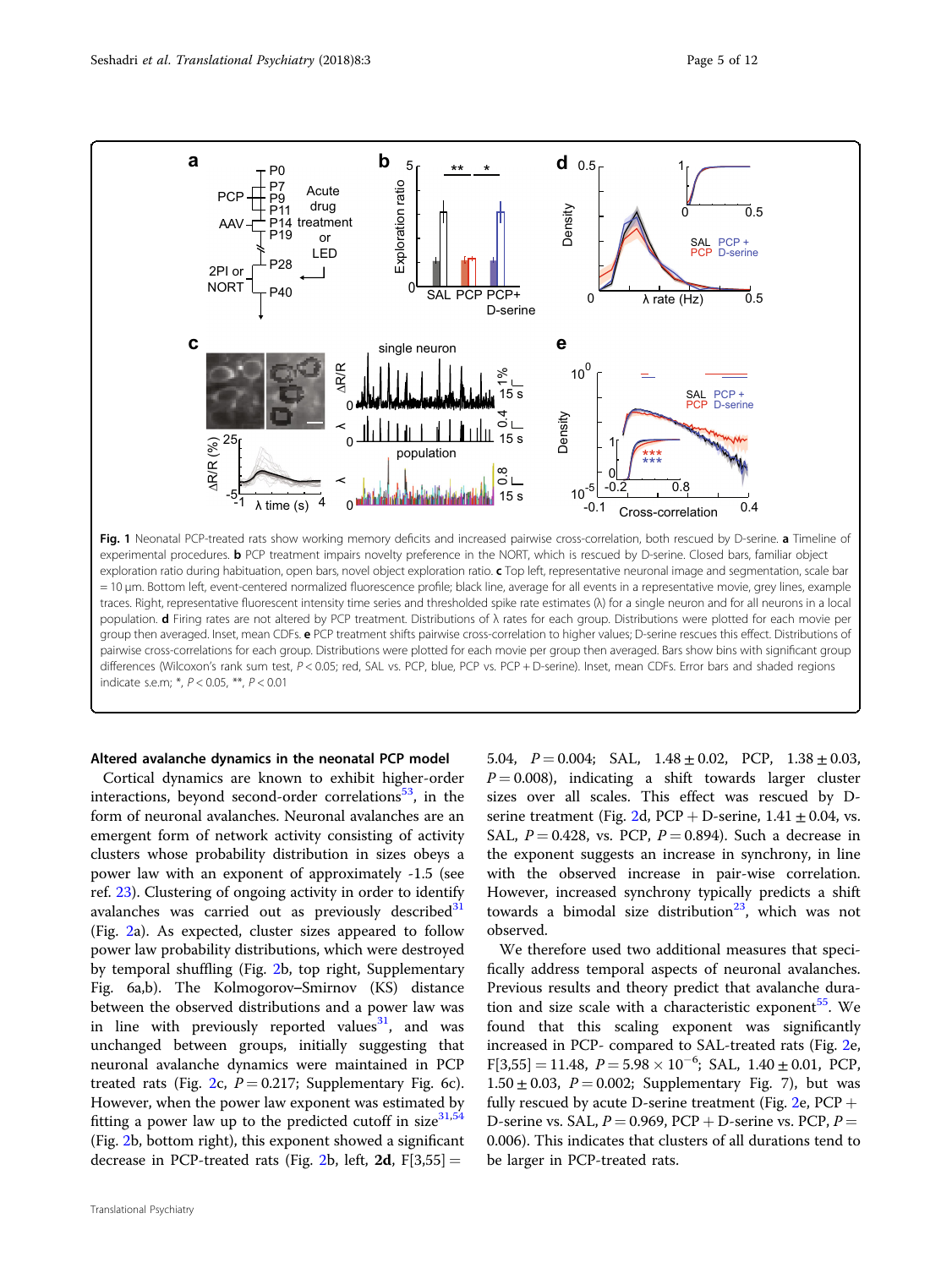<span id="page-5-0"></span>

activity. Top, raster plot of activity in a representative recording. Bottom left, expansion of boxed area showing clustering of activity (dotted lines). Bottom right, sizes and durations of example clusters. **b** Left, probability distributions of cluster sizes for each group. Distributions were plotted for each movie per group then averaged. Dotted line, power law with exponent = -1.5, dashed line, expected cutoff in size. Top right, distributions for original (black lines) and shuffled (pink lines) SAL activity rasters. Bottom right, representative binning and power law fitting. c PCP treatment does not produce a deviation from a power law distribution. KS distance, a statistical measure for deviation from power law distribution, for different treatment groups. d PCP-treated rats have shallower distributions of avalanche sizes. Power law exponents for different treatment groups. e PCP treatment results in faster avalanche expansion. Left, scaling of cluster size and duration for each group. Dotted line, power law with exponent = 2 as predicted from critical theory. Right, scaling exponents for different treatment groups. f Branching parameter for different treatment groups. Error bars and shaded regions (not always visible) indicate s.e.m; \*,  $P < 0.05$ , \*\*,  $P < 0.01$ , \*\*\*,  $P < 0.005$ 

To identify the changes in propagation underlying such a general increase in size, we used a quantitative branching process approach<sup>[23](#page-10-0)</sup>. Specifically, we calculated the branching parameter, a sensitive measure for the temporal evolution of a cluster (see Online Methods). We found a highly significant - more than 25% - increase in this measure for PCP-treated rats compared to SALtreated controls (Fig. 2f, F[3,55] = 9.59,  $P = 3.44 \times 10^{-5}$ ; SAL,  $0.72 \pm 0.02$ , PCP,  $0.91 \pm 0.04$ ,  $P = 1.0 \times 10^{-4}$ ), which was fully rescued by acute D-serine treatment (Fig. 2f,  $PCP + D\text{-}series$ ,  $0.75 \pm 0.02$ , vs. SAL,  $P = 0.826$ , vs. PCP,  $P = 0.002$ ). The branching parameter in SAL-treated rats was in line with previously reported values for neuronal avalanches in vivo $31$ , suggesting that this finding represents a profound alteration of avalanche dynamics in neonatal PCP-treated rats.

#### Persistent bursting underlies altered avalanche dynamics in the neonatal PCP model

The above results indicate that the temporal structure of avalanches is altered by PCP treatment. However, in addition to timing and amplitude of activation, the identity of active neurons is important in the representation and encoding of information by neuronal populations $56$ . We therefore hypothesized that spatial activity dynamics may also be disrupted in PCP-treated rats. To address this hypothesis, we calculated the 'spatial' branching parameter, using the number of neurons activated during cluster propagation rather than total  $\lambda$ . We found a significant increase in spatial branching in PCP-treated rats, suggesting a wider spread of activity in the network (Fig. [3](#page-6-0)a, F[3,55] = 2.86,  $P = 0.045$ ; SAL,  $0.68 \pm 0.02$ , PCP,  $0.77 \pm 0.04$ ,  $P = 0.035$ ). This effect was rescued by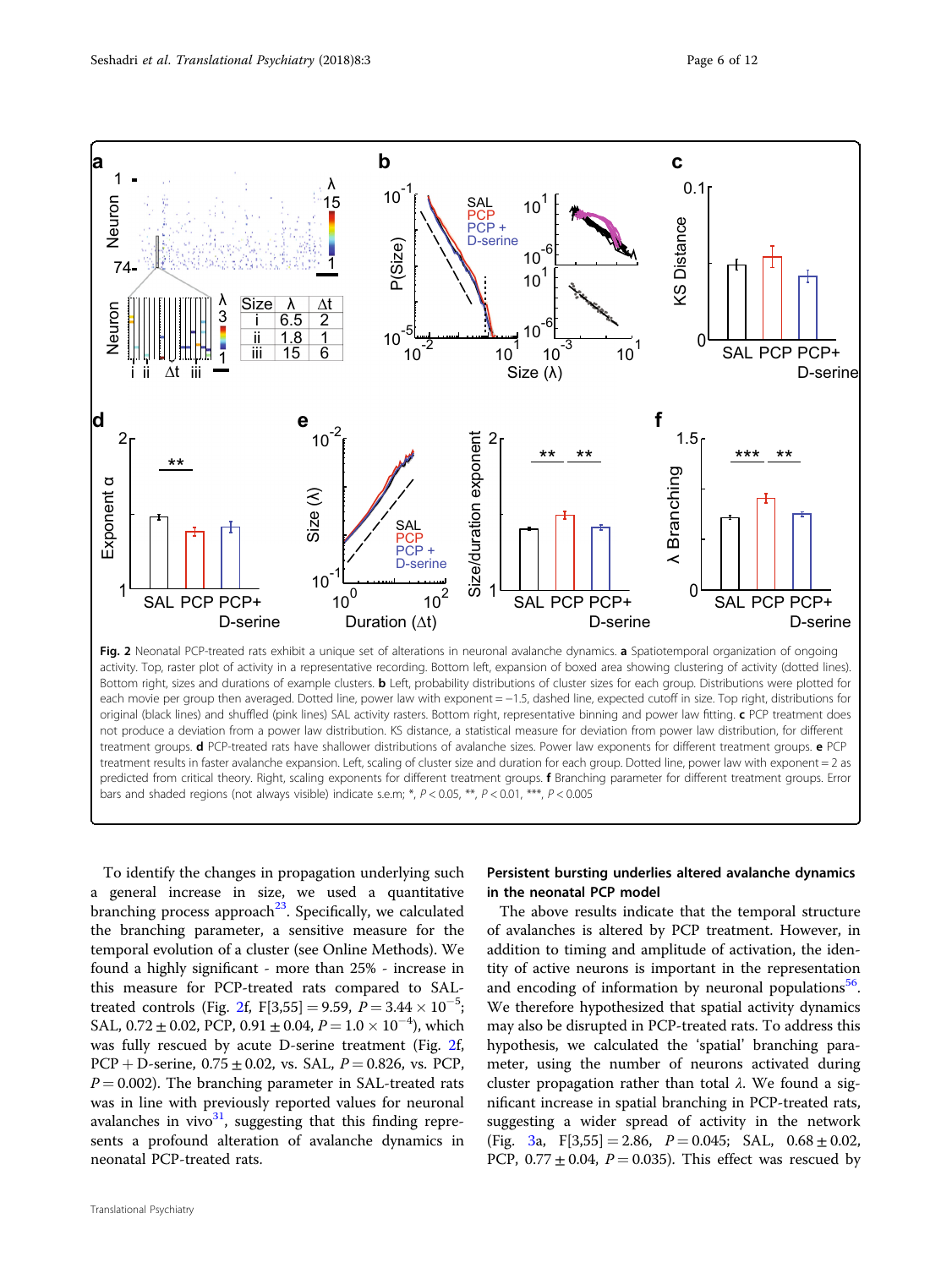<span id="page-6-0"></span>

Fig. 3 Persistent bursting in neonatal PCP-treated rats underlies abnormal spatiotemporal activity propagation. a PCP treatment increases spatial activity propagation specifically by increasing repeat (rather than new) neuronal activations. Branching parameter measured in number of neurons (total, new, and repeat) for different treatment groups. **b** Schematic representation of spatiotemporal activity propagation in SAL vs. PCP treated rats. Empty triangles represent quiescent neurons; filled triangles, active neurons; arrows, activity propagation. The black cascade shows a representative pattern of feedforward activity; in PCP treated rats, aberrant repeat activity (red triangles) caused by persistent bursting is superimposed on this cascade. c PCP-treated rats show shallower distributions in burst lengths. Left, distributions of burst lengths for different treatment groups. Distributions were plotted after pooling all bursts per movie, then averaged. Right, slope exponents for burst length distributions for different treatment groups. d PCP treatment leads to more persistent bursts of activity. Fraction of bursts with length greater than one frame for different treatment groups. e Removing persistent bursts rescues the PCP-induced increase in pairwise cross-correlation. Complementary cumulative distributions of pairwise cross-correlations for SAL, PCP, and PCP with repeat activations removed. Distributions were plotted for each movie per group then averaged. f KS distance, power law exponent, and branching parameter for PCP, and PCP with repeat activations removed. Error bars indicate s.e.m; \*, P < 0.05, \*\*, P < 0.01, \*\*\*, P < 0.001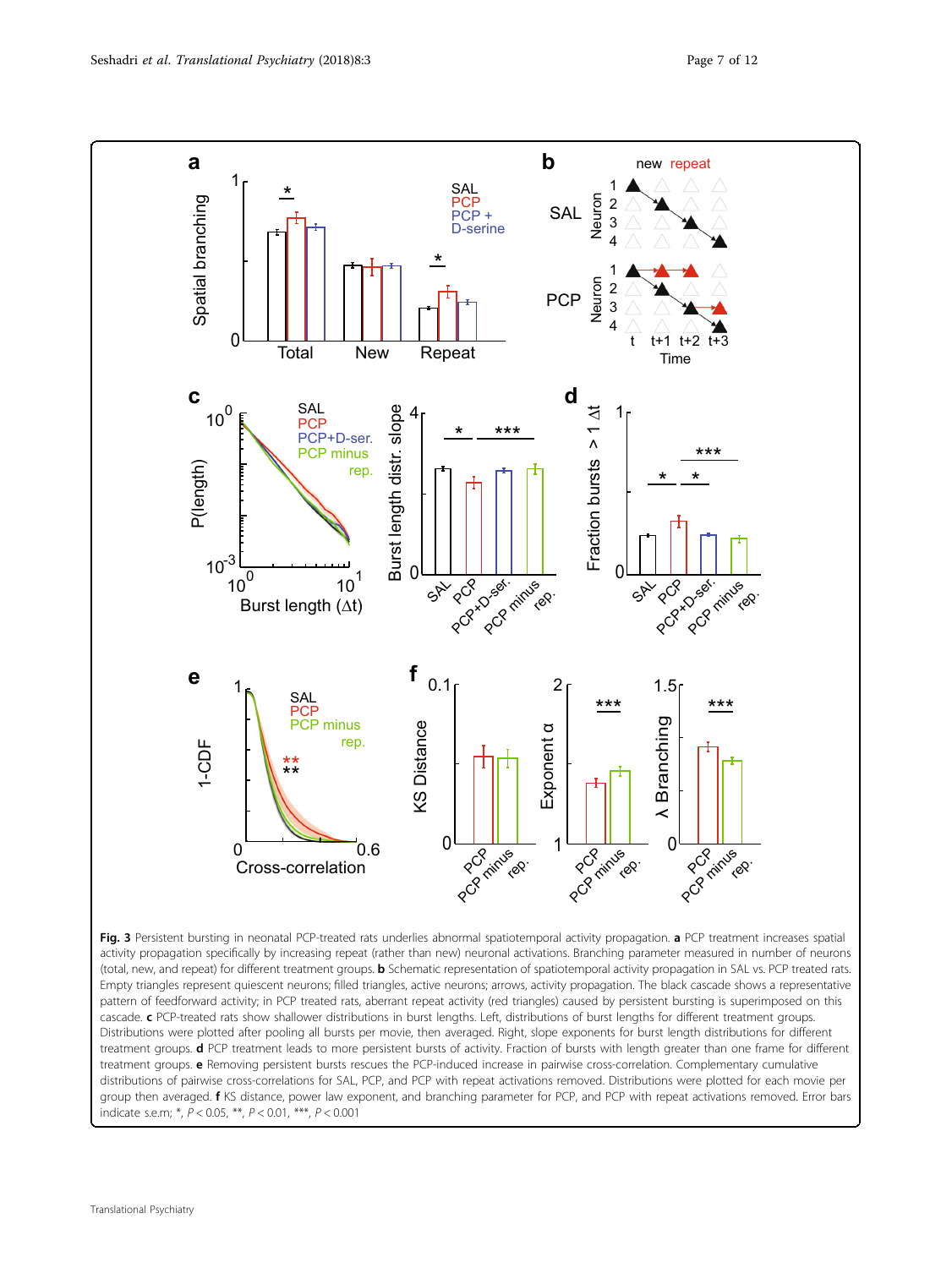D-serine treatment (Fig. [3a](#page-6-0),  $PCP + D$ -serine,  $0.72 \pm 0.02$ , vs. SAL,  $P = 0.705$ , vs. PCP,  $P = 0.222$ ). However, further decomposition of downstream neurons into 'new' or 'repeat' activators (i.e., neurons previously active in the cluster) revealed that this effect was entirely driven by 'repeat' activation (Fig. [3](#page-6-0)a, new,  $F[3,55] = 0.23$ ,  $P = 0.873$ ; repeat, SAL vs. PCP,  $F[3,55] = 3.20$ ,  $P = 0.030$ ; SAL, 0.21  $\pm$  0.01, PCP, 0.31  $\pm$  0.04, P = 0.020). In other words, total spatial branching was increased not by recruitment of new neurons, but due to persistent bursting by upstream neurons (Fig. [3b](#page-6-0)). Rescue by D-serine also appeared to target repeat activation (Fig. [3](#page-6-0)a, PCP + D-serine,  $0.24 \pm$ 0.02, vs. SAL,  $P = 0.809$ , vs. PCP,  $P = 0.360$ ).

Since repeat activation is comprised of bursts of activity across consecutive frames, an implication of the above finding is that burst durations of individual neurons should be increased in PCP-treated rats. We found that this was indeed the case: neuronal bursts tended to persist for longer durations in PCP-treated rats, indicated by a shallower slope of the distribution of burst lengths (Fig. [3c](#page-6-0),  $F[3,55] = 2.93$ ,  $P = 0.042$ ; SAL,  $2.62 \pm 0.05$ , PCP,  $2.29 \pm 0.15$ ,  $P = 0.04$ ). This effect was rescued by D-serine treatment (Fig. [3c](#page-6-0),  $PCP + D$ -serine,  $2.58 \pm 0.06$ , vs. SAL,  $P = 0.941$ , vs. PCP,  $P = 0.084$ ). The overall likelihood that a burst would persist for longer than one imaging frame was significantly increased in PCP-treated rats, and fully rescued by D-serine (Fig. [3d](#page-6-0), SAL vs. PCP,  $F[3,55] = 4.40$ ,  $P = 0.008$ ; SAL,  $0.24 \pm 0.01$ , PCP,  $0.33 \pm 0.04$ ,  $P = 0.016$ ;  $PCP + D$ -serine,  $0.24 \pm 0.01$ , vs. SAL,  $P = 0.999$ , vs. PCP,  $P = 0.024$ ). These results suggest that such persistent bursting may be a key phenotype in this model.

We next examined whether this persistent bursting could be responsible for the dynamic phenotypes described above. We removed persistent bursts in movies from PCP-treated rats by randomly selecting one third of bursts longer than one frame and deleting all activity after the first frame. This intervention restored persistent bursting to levels indistinguishable from SAL-treated controls (Figs. [3c](#page-6-0), d, PCP minus repeat, slope,  $2.62 \pm 0.13$ ,  $P =$ 0.989; fraction,  $0.22 \pm 0.02$ ,  $P = 0.423$ ; all *P*-values vs. SAL). We found that this intervention produced pairwise cross-correlation distributions more similar to SALtreated rats, although not identical [Fig. [3e](#page-6-0), vs. PCP, P  $= 0.008$ , vs. SAL,  $P = 0.005$  (Kolmogorov-Smirnov test)]. However, it fully rescued the size distribution exponent, size/duration scaling, and branching phenotypes without affecting KS distance (Fig. [3](#page-6-0)f, Supplementary Fig. 8, KS distance,  $P = 0.934$ ; exponent,  $1.45 \pm 0.03$ ,  $P = 1.22 \times$  $10^{-4}$ ; scaling,  $1.46 \pm 0.02$ ,  $P = 6.10 \times 10^{-5}$ ; branching,  $0.78 \pm 0.03$ ,  $P = 6.10 \times 10^{-5}$ ; spatial branching,  $0.68 \pm$ 0.04,  $P = 6.10 \times 10^{-5}$ ; all *P*-values vs. PCP). These results demonstrate that persistent bursting is the underlying cause for the range of dynamic phenotypes observed in this model. Furthermore, they suggest that D-serine may

Translational Psychiatry

rescue cognitive performance by specifically reversing this persistent bursting phenotype.

#### Altered avalanche dynamics are mediated by GABAergic signaling, but are not induced by acute inhibition of PVins

To understand the role of interneuronal dysfunction in producing these phenotypes, we attempted to rescue them by potentiating inhibitory neurotransmission. We used baclofen, a  $GABA_B$  receptor agonist that has previously been shown to rescue network excitatory-inhibitory balance and working memory dysfunction in a mouse developmental NMDAR hypofunction model<sup>[40](#page-11-0)</sup>. We observed that systemic injection of baclofen reduced average firing rates (Fig. [4a](#page-8-0), F[3,49] = 8.24,  $P = 1.53 \times$ 10−<sup>4</sup> ; PCP, 0.17 ± 0.01; PCP + baclofen, 0.11 ± 0.02; P = 0.004), and rescued the increases in pairwise crosscorrelations [Fig. [4b](#page-8-0), plot shows average of within-movie distributions,  $n = 12$  per group, bars are bins with  $P < 0.05$ (rank sum test) for SAL vs. PCP (magenta) or PCP vs.  $PCP +$  baclofen (cyan)], branching parameter (Fig. [4c](#page-8-0), F  $[3,49] = 6.36, P = 9.95 \times 10^{-4}$ ; PCP,  $0.86 \pm 0.03$ ; PCP + baclofen,  $0.71 \pm 0.04$ ; PCP vs. SAL,  $P = 0.004$ , PCP vs.  $PCP +$  baclofen,  $P = 0.003$ ), and persistent bursting (indicated by a decrease in the burst length distribution slope, Fig. [4](#page-8-0)d, F[3,49] = 3.99,  $P = 0.013$ ; PCP,  $2.02 \pm 0.15$ ; PCP + baclofen,  $2.47 \pm 0.15$ ; PCP vs. SAL,  $P = 0.016$ , PCP vs. PCP + baclofen,  $P = 0.035$ ) that were reproducibly induced by PCP treatment in a second, independent cohort of rats. Notably, the spatial branching parameter also showed an increase that was driven by repeat activations, and was accompanied by changes in the slope exponent and size/duration scaling that matched those observed in PCP-treated rats (Supplementary Fig. 9). These results confirm that inhibitory GABAergic signaling underlies the specific dynamic phenotypes observed in neonatal PCP model animals.

We next sought to test the causal role of PVin dysfunction in the alterations of avalanche dynamics observed in PCP-treated rats. AAV with Cre-dependent expression of the inhibitory opsin NpHR3.0 (see ref. [57](#page-11-0)) was co-injected with YC2.60 in juvenile PV-Cre rats. This resulted in sparse opsin expression specifically in layer 2/3 PVins  $(23 \pm 4\%)$  of PV-positive cells), in parallel with pyramidal neuron-specific GECI expression at adolescence (Fig. [4e](#page-8-0)). LED-driven stimulation of this opsin is expected to reduce PVin activity and elevate pyramidal neuron spiking $58,59$ , functionally mimicking network disinhibition produced by reduced PVin density, which has been reported in the neonatal PCP model<sup>[10](#page-10-0)</sup>. Consistent with this prediction, we observed increased mean firing rates during LED stimulation (Fig. [4](#page-8-0)f, Ctrl.,  $0.14 \pm 0.006$ , LED,  $0.15 \pm 0.005$ ,  $P = 0.011$ ). Opsin stimulation also led to a significant decrease in pairwise cross-correlations [Fig. [4g](#page-8-0), plot shows average of within-movie distributions,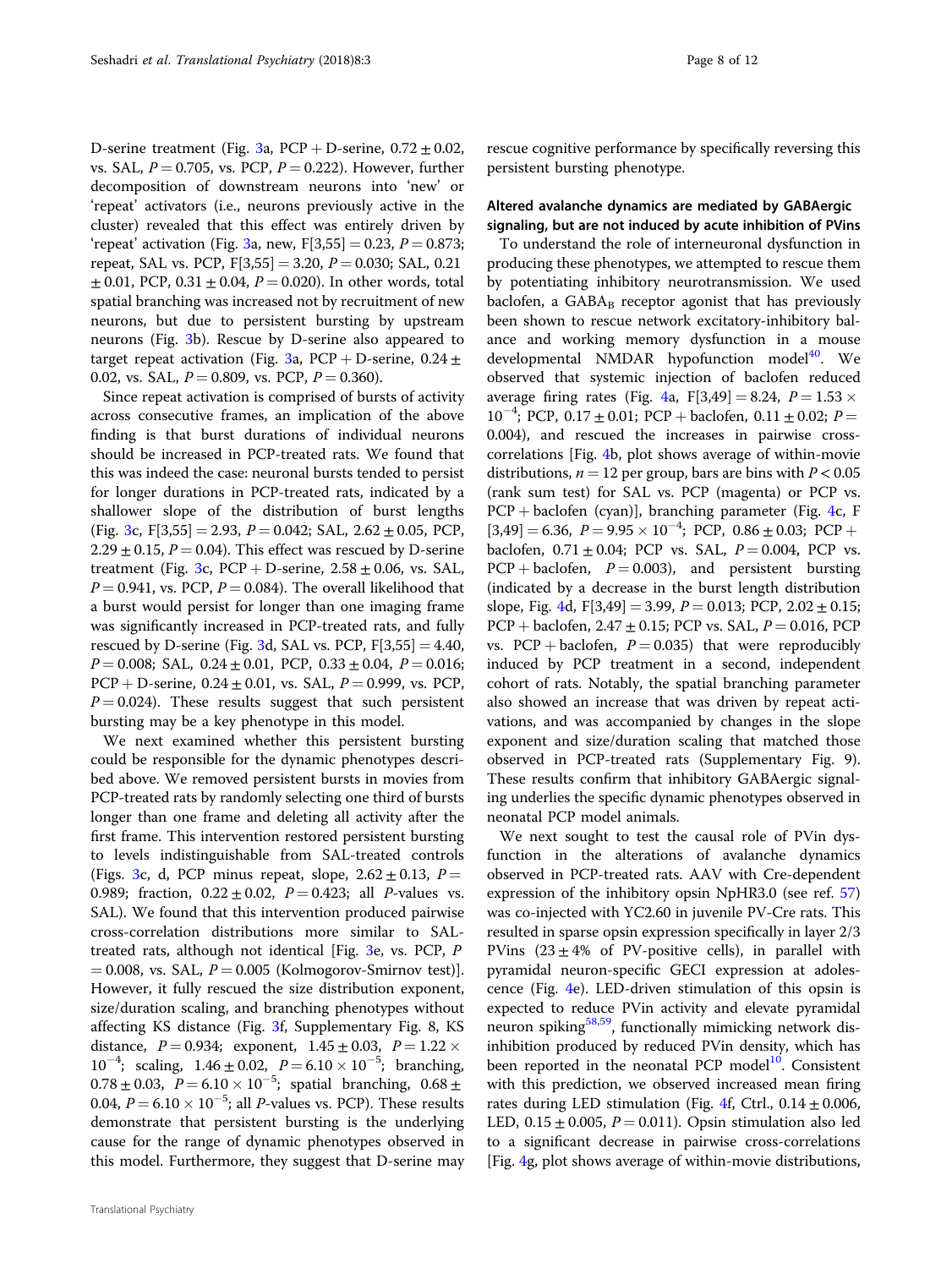<span id="page-8-0"></span>

 $n = 20$  per group, bars are bins with  $P < 0.05$  (sign rank test) for Ctrl. vs. LED], which is in line with expectations that reducing perisomatic PVin inhibition decreases spike timing precision in pyramidal neurons, thus decreasing network synchrony $60$ . This overall reduction in synchrony is contrary to the increase in synchrony observed in PCPtreated rats (Fig. [1](#page-4-0)e). PVin inhibition did not reproduce the altered spatial branching, size distribution exponent, or branching parameter phenotypes observed in PCPtreated rats (Supplementary Fig. 10a-d, spatial branching, P  $= 0.654$ ; exponent,  $P = 0.852$ ; branching parameter,  $P =$ 0.167), and in fact produced a decrease in persistent bursting (indicated by a steeper distribution of burst lengths, (Fig. 4h, Ctrl.,  $2.36 \pm 0.08$ , LED,  $2.61 \pm 0.09$ ,  $P = 0.002$ ).

#### **Discussion**

In the present study, we identify a novel dynamic phenotype at the microcircuit level in a neurodevelopmental NMDAR hypofunction model (neonatal PCP). 2PI of local

Translational Psychiatry

groups of cortical pyramidal neurons revealed a shift towards increased pairwise cross-correlation, and significant alterations in neuronal avalanche dynamics. These alterations could largely be traced to a persistent bursting phenotype, which produced aberrant, nonfeedforward spatial and temporal propagation of activity in PCP-treated rats. Importantly, these phenotypes were rescued by acute treatment with D-serine, an NMDAR coagonist, or baclofen, a GABAB receptor agonist, administered under conditions which also rescue working memory performance. This finding strongly suggests that critical dynamics facilitate cognition, and that altered avalanche dynamics are pathological state-specific markers. This in turn suggests that the phenotypes described here could be useful for diagnosis or therapeutic screening for cognitive impairment associated with NMDAR hypofunction.

Interestingly, the phenotypes we observed were not reproduced by optogenetically inhibiting PV-positive interneurons, suggesting that loss-of-function of these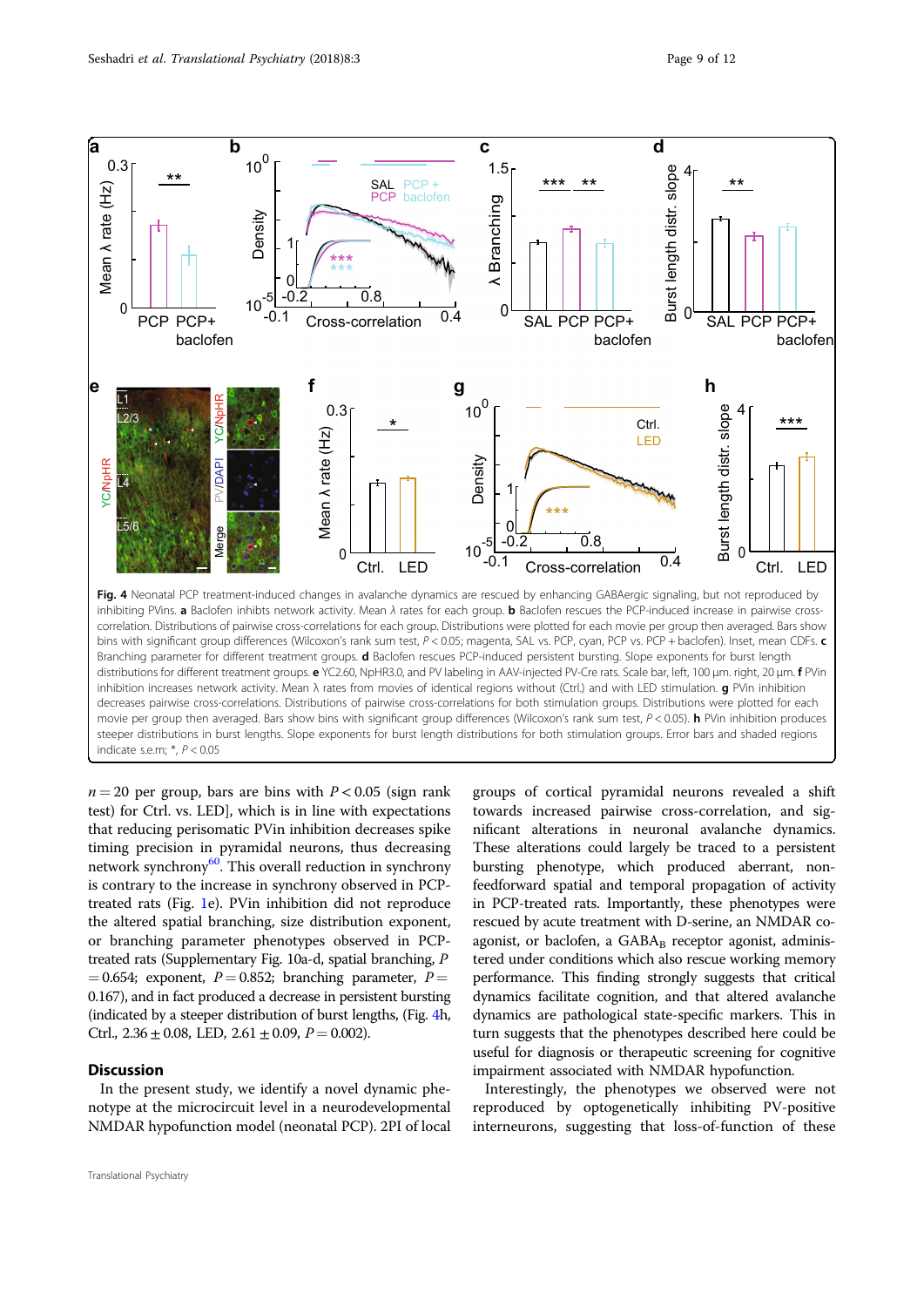cells does not contribute to NMDAR hypofunctionassociated network dysfunction. This lack of an effect on higher-order interactions was surprising given that PV interneuron inhibition acutely disinhibited and desynchronized the network, as previously reported $19,58,59$  $19,58,59$ . Our observations of several significant changes in the opposite direction to those observed in PCP-treated rats suggest that the negative result was not due to insufficient PVin inhibition. One possible explanation is that non-fastspiking interneurons, expressing the marker somatostatin (SOMins), mediate NMDAR hypofunction-induced excitatory/inhibitory imbalance. SOMins show stronger NMDAR expression and currents<sup>61</sup>, and also affect pyramidal neuron excitability $62$ , as well as bursting activity in pyramidal neu- $\text{rons}^{63,64}$ , an effect consistent with our observation of increased burst duration in PCP-treated rats.

The propagation phenotype identified here did not include an outright deviation from criticality, representing a qualitative difference from phenotypes observed in vitro following alteration of excitatory/inhibitory balance. In those experiments, pharmacological disinhibition of the network simultaneously increased the branching parameter and shifted the power law in size distributions towards a bimodal distribution, a mark of supercritical dynamics $25-27$  $25-27$  $25-27$ . In fact, the phenotype observed here was more similar to that seen following in vivo and in vitro modulation of dopaminergic signaling, in which power law distributions of avalanches are preserved, but expo-nents vary following an inverted-U shaped profile<sup>[27,28](#page-10-0)</sup>. These changes may be specific to psychiatric illness, as epilepsy, another disorder of altered excitatory/inhibitory balance, shows a more straightforward supercritical phenotype $65$ . Further investigation of these mechanisms, using avalanche dynamics as a quantitative readout, may therefore provide insight into the unique pathophysiology of SZ.

The precise link between altered dynamics described above and impaired cognition, such as working memory, remains to be determined. Recent modeling work has shown that reduced NMDAR signaling to interneurons can produce broadened spatial representations, resulting in impaired working memory performance<sup>[66](#page-11-0)</sup>. The increased pairwise cross-correlation we observed in PCPtreated rats is consistent with this model of impairment. Previous work from our group suggests that feedforward propagation is characteristic of avalanche dynamics and non-feedforward propagation is rare<sup>54</sup>. A recent computational model proposed sequential neuronal activation as a substrate for short-term memory, which would be dis-rupted by non-feedforward activity<sup>[67](#page-11-0)</sup>. Finally, excessive bursting, as we observed, could contribute to noisy sensory integration $64$ , which is observed in SZ and associated with clinical measures<sup>68</sup>.

To our knowledge, no studies have directly measured critical dynamics in patients with SZ; however, there are several ways to integrate our current findings with existing data characterizing abnormal cortical dynamics in SZ patients using electrophysiology. Elevated crosscorrelations at the neuronal level in cortical networks, such as we observed, could underlie increased resting oscillatory power $^{69}$  $^{69}$  $^{69}$  and coherence<sup>[70](#page-11-0)</sup> seen in SZ patients by EEG recording. Our finding that these increased correlations are largely a byproduct of persistent bursting by individual neurons, rather than a true increase in connectivity, is consistent with reduced dendritic spine den-sity<sup>[71](#page-11-0)</sup> and excitatory neurotransmission<sup>[72](#page-11-0)</sup> in SZ, and with observations that evoked gamma power is impaired in SZ patients<sup>[69](#page-11-0)</sup>. The altered temporal propagation we describe could reflect impaired phase-locking of neuronal firing with oscillations, which is thought to facilitate information encoding by organizing the precise timing and sequential procession of neuronal activity<sup>73</sup>. This mechanism is likely disrupted along with cross-frequency phase coupling in SZ patients<sup>[74](#page-11-0)</sup>. While further work combining 2PI and EEG recording is necessary, our results provide an indication of how this disruption may manifest at the neuronal level. In addition to EEG, a wealth of functional and structural neuroimaging has provided insight into network dysfunction in SZ patients. DTI analysis shows that SZ patients have elevated connectivity in frontal cortical networks $75$ , and resting state fMRI shows hyperactivity and hyperconnectivity within the default mode network in  $SZ^{76}$  $SZ^{76}$  $SZ^{76}$ . Similarly, NMDAR antagonist treatment produces working memory deficits partly by impairing suppression of default mode network activity, and BOLD signal modeling suggests that these effects can be attributed to reduced GABAergic inhibition $\prime\prime$ . Though it is difficult to draw direct comparisons between neuronal firing and BOLD fluctuations, these findings are strikingly similar to our observations of persistent bursting at the neuronal level, which was rescued by administration of the GABA receptor agonist baclofen. Finally, the impaired feedforward propagation of activity we report could contribute to altered network topology in SZ, including reduced clustering and small-worldness revealed by graph theoretical analysis of imaging data from SZ patients<sup>78</sup>. Moving forward, hypothesis-driven studies that combine population recording (fMRI or EEG) with modulation of neuronal activity (e.g., using optogenetics), guided by disease-associated phenotypes as reported here, could be invaluable to testing the links proposed above.

The notion that avalanche dynamics influence cognition is in line with a recent human neuroimaging study which demonstrated that fluctuations in neuronal avalanches closely track inter-individual variability in cognitive scaling laws<sup>34</sup>. In recent years, the framework of neuronal avalanches has been used to describe network alterations in sleep deprived<sup>[33](#page-10-0)</sup> and epileptic<sup>[79](#page-11-0)</sup> cortical networks.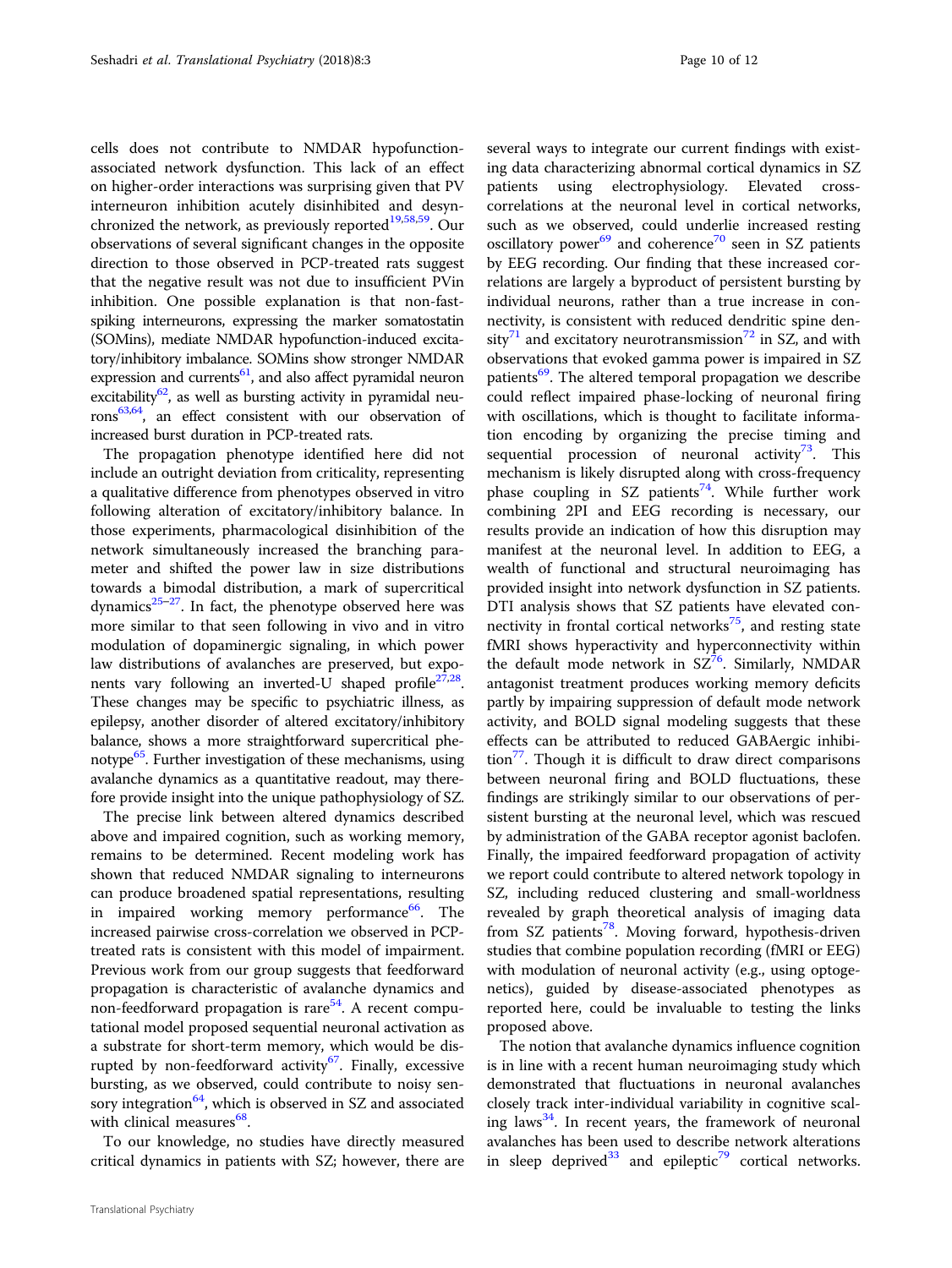<span id="page-10-0"></span>Overall, we believe that our results support a conceptual shift towards using high-resolution, quantitative analysis of network dynamics, particularly higher-order interactions, to gain insight into potentially disease-related pathophysiology.

#### Acknowledgements

We thank Kunal Goel for assistance with image processing. We also thank the NIDA Optogenetics and Transgenic Technology Core for providing the PV-Cre transgenic rat line, and the NIH Section on Instrumentation Core Facility for producing custom tools for head-fixed 2PI. This research was supported by the Intramural Research Program of the National Institute of Mental Health and BRAIN initiative grant 1U01NS090569-01. This study utilized the high-performance computational capabilities of the Biowulf Linux cluster at the National Institutes of Health, Bethesda, MD [\(http://biowulf.nih.](http://biowulf.nih.gov) [gov](http://biowulf.nih.gov)).

#### Competing interests

DP holds patent US8548786 B2 "Neuronal avalanche assay", which covers the clinical use of neuronal avalanches in humans. The authors declare that they have no competing financial interests.

Publisher's note: Springer Nature remains neutral with regard to jurisdictional claims in published maps and institutional affiliations.

#### Supplementary information

The online version of this article (doi:[10.1038/s41398-017-0060-z](http://dx.doi.org/10.1038/s41398-017-0060-z)) contains supplementary material.

Received: 29 August 2017 Revised: 29 August 2017 Accepted: 13 September 2017 Published online: 10 January 2018

#### References

- 1. Harrison P. J., Weinberger D. R. Schizophrenia genes, gene expression, and neuropathology: on the matter of their convergence. Mol Psychiatr. 2005;10:40-68; image 5.
- 2. Owen, M. J., Sawa, A. & Mortensen, P. B. Schizophrenia. Lancet. 388, 86-97 (2016).
- 3. Javitt, D. C., Zukin, S. R., Heresco-Levy, U. & Umbricht, D. Has an angel shown the way? Etiological and therapeutic implications of the PCP/NMDA model of schizophrenia. Schizophr. Bull. 38, 958-966 (2012)
- 4. Hall, J., Trent, S., Thomas, K. L., O'Donovan, M. C. & Owen, M. J. Genetic risk for schizophrenia: convergence on synaptic pathways involved in plasticity. Biol. Psychiatr. 77, 52–58 (2015).
- 5. Billingslea, E. N. et al. Parvalbumin cell ablation of NMDA-R1 causes increased resting network excitability with associated social and self-care deficits. Neuropsychopharmacology 39, 1603-1613 (2014).
- 6. Carlen, M. et al. A critical role for NMDA receptors in parvalbumin interneurons for gamma rhythm induction and behavior. Mol. Psychiatr. 17, 537–548 (2012).
- 7. Andersen, J. D. & Pouzet, B. Spatial memory deficits induced by perinatal treatment of rats with PCP and reversal effect of D-serine. Neuropsychopharmacology 29, 1080–1090 (2004).
- 8. Glausier, J. R., Fish, K. N. & Lewis, D. A. Altered parvalbumin basket cell inputs in the dorsolateral prefrontal cortex of schizophrenia subjects. Mol. Psychiatr. 19, 30–36 (2014).
- 9. Hashimoto, T. et al. Gene expression deficits in a subclass of GABA neurons in the prefrontal cortex of subjects with schizophrenia. J Neurosci. 23, 6315-6326 (2003).
- 10. Radonjic, N. V., Jakovcevski, I., Bumbasirevic, V. & Petronijevic, N. D. Perinatal phencyclidine administration decreases the density of cortical interneurons and increases the expression of neuregulin-1. Psychopharmacology. 227, 673–683 (2013).
- 11. Belforte, J. E. et al. Postnatal NMDA receptor ablation in corticolimbic interneurons confers schizophrenia-like phenotypes. Nat. Neurosci. 13, 76–83 (2010).
- 12. Blot, K. et al. Modulation of hippocampus-prefrontal cortex synaptic transmission and disruption of executive cognitive functions by MK-801. Cereb. Cortex. 25, 1348–1361 (2015).
- 13. Suryavanshi, P. S., Ugale, R. R., Yilmazer-Hanke, D., Stairs, D. J. & Dravid, S. M. GluN2C/GluN2D subunit-selective NMDA receptor potentiator CIQ reverses MK-801-induced impairment in prepulse inhibition and working memory in Ymaze test in mice. Br. J. Pharmacol. 171, 799-809 (2014).
- 14. Diwadkar, V. A. et al. Working memory and attention deficits in adolescent offspring of schizophrenia or bipolar patients: comparing vulnerability markers. Prog. Neuropsychopharmacol. Biol. Psychiatr. 35, 1349-1354 (2011).
- 15. Sanchez-Morla, E. M. et al. Comparative study of neurocognitive function in euthymic bipolar patients and stabilized schizophrenic patients. Psychiatry. Res. 169, 220–228 (2009).
- 16. Fornito, A. & Bullmore, E. T. Reconciling abnormalities of brain network structure and function in schizophrenia. Curr. Opin. Neurobiol. 30, 44–50 (2015).
- 17. Uhlhaas, P. J. & Singer, W. Oscillations and Neuronal Dynamics in Schizophrenia: The Search for Basic Symptoms and Translational Opportunities. Biol. Psychiatr. 77, 1001–1009 (2015).
- 18. Spencer, K. M. Baseline gamma power during auditory steady-state stimulation in schizophrenia. Front Hum Neurosci. 5, 190 (2011).
- 19. Hamm J. P., Peterka D. S., Gogos J. A., Yuste R. Altered Cortical Ensembles in Mouse Models of Schizophrenia. Neuron. 2017;94:153-67.e8.
- 20. Insel, T. R. Rethinking schizophrenia. Nature. 468, 187-193 (2010).
- 21. Chialvo, D. R. Emergent complex neural dynamics. Nat Phys. 6, 744-750 (2010). 22. Plenz, D. Neuronal avalanches and coherence potentials. Eur Phy J Special
- Topics. 205, 259–301 (2012). 23. Beggs, J. M. & Plenz, D. Neuronal avalanches in neocortical circuits. J Neurosci
- 23, 11167–11177 (2003).
- 24. Kinouchi, O. & Copelli, M. Optimal dynamical range of excitable networks at criticality. Nat Phys. 2, 348–351 (2006).
- 25. Shew, W. L., Yang, H., Petermann, T., Roy, R. & Plenz, D. Neuronal avalanches imply maximum dynamic range in cortical networks at criticality. J Neurosci 29, 15595–15600 (2009).
- 26. Shew, W. L., Yang, H., Yu, S., Roy, R. & Plenz, D. Information capacity and transmission are maximized in balanced cortical networks with neuronal avalanches. J Neurosci 31, 55-2063 (2011).
- 27. Gireesh, E. D. & Plenz, D. Neuronal avalanches organize as nested theta- and beta/gamma-oscillations during development of cortical layer 2/3. Proc Natl Acad Sci U S A. 105, 7576-7581 (2008).
- 28. Stewart, C. V. & Plenz, D. Inverted-U profile of dopamine-NMDA-mediated spontaneous avalanche recurrence in superficial layers of rat prefrontal cortex. J Neurosci 26, 8148-8159 (2006).
- 29. Howard, M. W. et al. Gamma oscillations correlate with working memory load in humans. Cereb. Cortex. 13, 1369–1374 (2003).
- 30. Vijayraghavan, S., Wang, M., Birnbaum, S. G., Williams, G. V. & Arnsten, A. F. Inverted-U dopamine D1 receptor actions on prefrontal neurons engaged in working memory. Nat. Neurosci. 10, 376–384 (2007).
- 31. Bellay, T., Klaus, A., Seshadri, S. & Plenz, D. Irregular spiking of pyramidal neurons organizes as scale-invariant neuronal avalanches in the awake state. eLife. 4, e07224 (2015).
- 32. Petermann, T. et al. Spontaneous cortical activity in awake monkeys composed of neuronal avalanches. Proc Natl Acad Sci U S A. 106, 15921–15926  $(2009)$
- 33. Meisel, C., Olbrich, E., Shriki, O. & Achermann, P. Fading signatures of critical brain dynamics during sustained wakefulness in humans. *J Neurosci*. **33**, 17363–17372 (2013).
- 34. Palva, J. M. et al. Neuronal long-range temporal correlations and avalanche dynamics are correlated with behavioral scaling laws. Proc Natl Acad Sci U S A. 110, 3585–3590 (2013).
- 35. Fraiman, D., Balenzuela, P., Foss, J. & Chialvo, D. R. Ising-like dynamics in largescale functional brain networks. Phys. Rev. E. Stat. Nonlin. Soft. Matter. Phys. 79(6 Pt 1), 061922 (2009).
- 36. Tagliazucchi, E., Balenzuela, P., Fraiman, D. & Chialvo, D. R. Criticality in largescale brain fMRI dynamics unveiled by a novel point process analysis. Front Physiol. 3, 15 (2012).
- 37. Meisel, C. et al. Intrinsic excitability measures track antiepileptic drug action and uncover increasing/decreasing excitability over the wake/sleep cycle. Proc Natl Acad Sci 112, 14694–14699 (2015).
- 38. Shriki, O. et al. Neuronal avalanches in the resting MEG of the human brain. J Neurosci 33, 7079–7090 (2013).